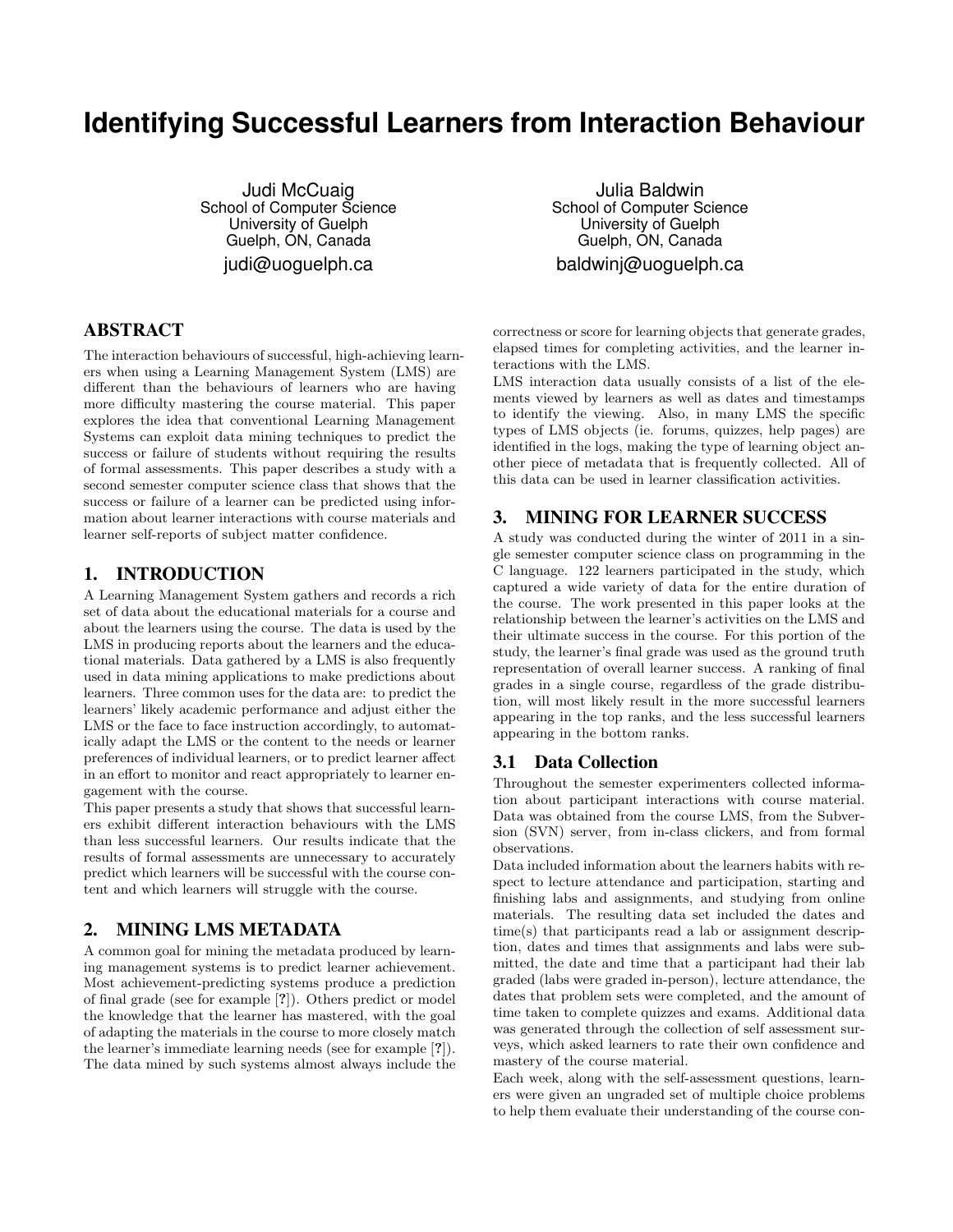tent. The weekly problem set consisted of seven randomly selected questions. Every problem set consisted of 2 hard, 2 medium and 3 easy questions that spanned the entire course content. Learners had the option of indicating that a question was about content they had yet to learn rather than guess at an answer. A measure of the participant's selfreported confidence as well as the participant's success with problem sets was calculated for each week of the course.

Because participation in this study was voluntary, and not all students in the course participated, the data collection process could not interfere with the normal activities of the learners in the course. As a result, the study activities were ungraded and did not affect the academic grade of the learner. One of the side-effects of this restriction was that participants sometimes placed little importance on the study-specific activities (the problem sets and selfevaluation).

#### 3.2 Analysis

A goal of this work is to determine if learner success (or failure) can be predicted using data that is passively, or semipassively captured as the learner works through the course. For the purposes of this work, passively and semi-passively captured data is data that can be collected exclusively from the learner's interactions with the LMS, and without the need for separate action on the part of the course instructor or teaching assistants. In some cases the data may come from log files and in others it may be directly captured from questions asked of the learners.

#### *3.2.1 Self Assessments*

Independent self-assessment activities such as ungraded problem sets for self-checking and opportunities for self-reflection about personal confidence and progress are one type of data that can be semi-passively captured. The data capture requires input from the learner, but not from course administration or instructors.

During this study, participants completed weekly problem sets that were kept at the same difficulty for the entire semester. The problem sets were difficult for learners at the beginning of the semester and should have seemed easier as the learners mastered the course material. No problem sets were assigned in weeks 11 and 12. The data collected during the study shows that the median scores on the problem sets slowly increased over the semester. The increase is not dramatic, nor is it consistent every week, but higher median scores did occur in the last third of the semester as can be seen in Table 1.

The participants' weekly scores on the problem sets show a weak correlation with their final grade, however the total problem set score shows a higher correlation ( .73) with final grade (see Figure 1).

Participants also assessed their own confidence in programming skills each week. When examined week-by-week, the correlation between learner confidence and final grade is consistently positive except for a one week anomaly shortly after a difficult quiz. The scores from the weekly confidence assessments were averaged across two separate 5 week periods in the course, weeks 0 through 5 and weeks 5 through 10 (no confidence assessments were done in weeks 11 and 12). The correlation between those mean confidence scores and participant final grade was calculated. The results can be seen in Table 2.

Table 1: Median Scores for Problem Sets by Week

| Week           | Mean           | Median         |
|----------------|----------------|----------------|
| 0              | 3              | 3              |
| 1              | 4              | 4              |
| $\overline{2}$ | 4              | 4              |
| 3              | 4              | 4              |
| 4              | 4              | $\overline{5}$ |
| 5              | 4              | 4              |
| 6              | 4              | 4              |
| $\overline{7}$ | $\bf 5$        | $\overline{5}$ |
| 8              | $\overline{4}$ | $\overline{4}$ |
| 9              | $\overline{5}$ | $\overline{5}$ |
| 10             | 4              | 5              |



Figure 1: Problem Set Scores vs Final Grade

The increased correlation coefficient for the latter weeks of the course suggests that participants became more realistic about their own programming abilities as the semester progressed, and that in the latter half of a semester, participants may be a good source of estimations of their own success with the course.

#### *3.2.2 Independent Course Work Habits*

Learners with strong independent work habits are often more successful. Since assignments were the largest 'problems' given as independent homework in this course, the learner's interactions with assignment related information was examined to better understand the relationship between independent coursework interactions and overall success. As can be seen in Figure 2, there is a relationship between the total number of times assignments were viewed and the participant's final grade (a positive correlation coefficient of .42). Even though the correlation is moderate, the relationship between final grade and assignment reading habits bears more investigation.

In order to further investigate work habits, two additional pieces of data about student work habits were calculated from the LMS logs: the number of times participants used the course LMS (views), and the number of individual days that participants used the course LMS (days active). Days active is a count of the number 24 hour periods that the participant logged in to the site at least once. Views is a count every logged interaction that a participant had with the LMS.

The number of views of LMS material has a clear relationship with the final grade of the participant (see Figure 3)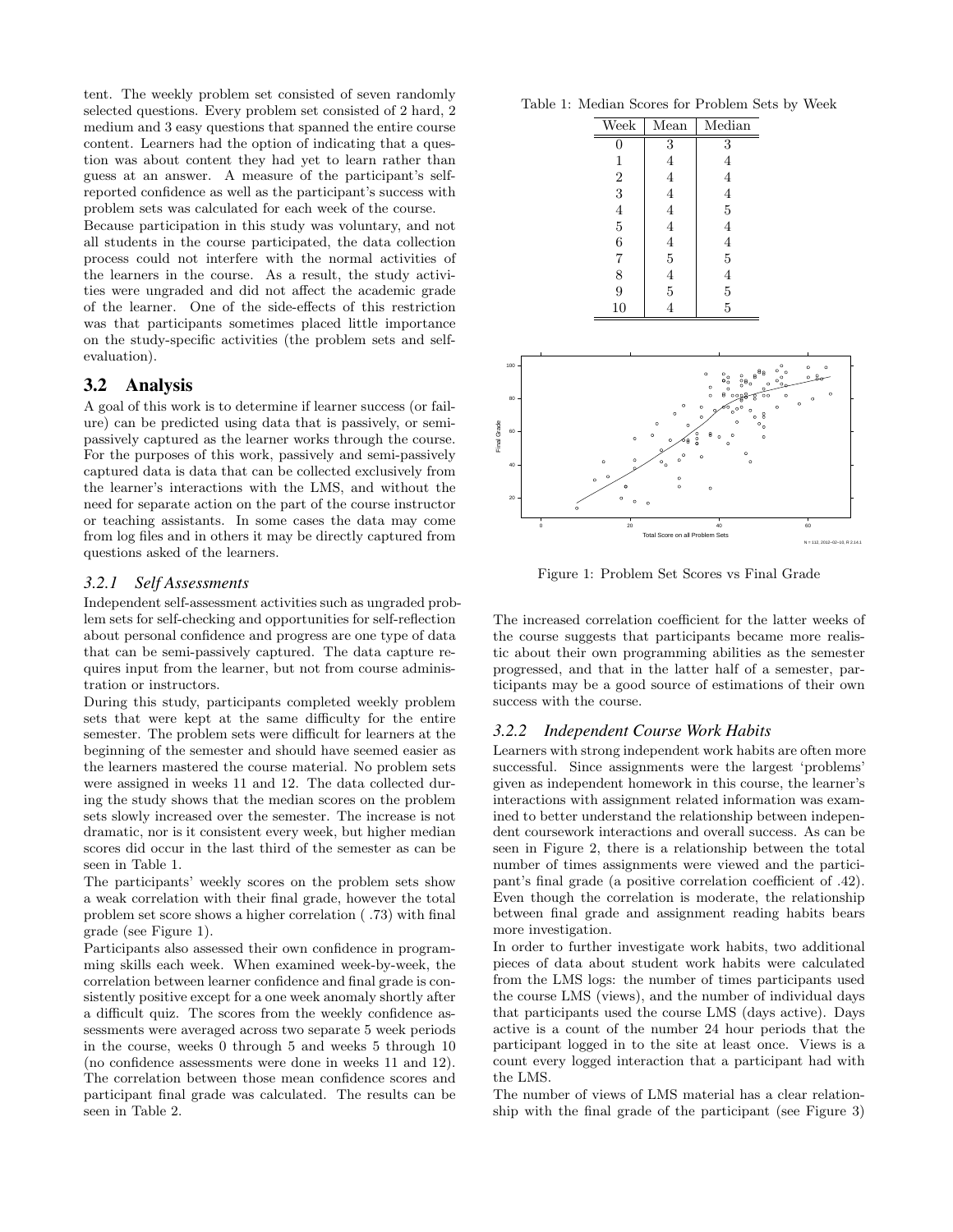Table 2: Mean Confidence Correlations with Final Grade



Figure 2: Total Assignment Views vs Final Grade

While the relationship is positive, a wide variance in grades is evident, especially around the 500 views point in the graph, indicating that a simple count of number of interactions is unlikely to discriminate between successful and unsuccessful learners. However, the total number of LMS views has a positive correlation coefficient of .56 with final grade.



Figure 3: Total Course LMS Views vs Final Grade

The relationship between the number of days a participant was active on the LMS and their final grade is even stronger. As can be seen in Figure 4, the relationship appears to be nearly linear and the variation is similar for the entire graph. The correlation coefficient between the total number of days active and the participants' final grade is .73. It is as strong a relationship as the problem set scores, but the data capture requirements are completely passive, while problem set scores require direct action from the learner and the ability to automatically grade the practise problems.

A deeper analysis of days active provides even more fodder for consideration. When a cumulative total for days active is calculated at quarterly intervals (i.e. weeks 3, 6, 9, and 12) and a correlation coefficient is calculated for each subtotal, we find that after only three weeks of the course, the number of days active has a correlation coefficient of .53 with



Figure 4: Total Days Active vs Final Grade

participant final grade. After six weeks of class the correlation coefficient is .62 and after nine weeks of class it is .70. Students who are active in the LMS across a number of days appear to be more successful with the course material.

## 3.3 Predicting Success

To further investigate the role of participant activity in predicting student success, decision trees were constructed using some of the study data. The trees were constructed with Rattle, a data-mining addon for the stats package R. This tree construction used the rpart(recursive partioning) model builder with the default parameters.

Table 3 shows the list of data available to the model builder.

Table 3: Data Available to Decision Tree Model Builder

| final grade categories                                   |  |  |
|----------------------------------------------------------|--|--|
| participant mean confidence for the overall semester     |  |  |
| participant mean confidence for weeks 0-4 and 5-10       |  |  |
| participant mean expertise for the semester              |  |  |
| total LMS visits                                         |  |  |
| total days active                                        |  |  |
| cumulative days active for weeks $0-3$ , $0-6$ and $0-9$ |  |  |
| mean time taken to complete problem sets                 |  |  |

For this particular set of students, there were far more final grades of A and F than of B, C or D. In particular, very few participants received a grade of C. As a result, the grade categories of C and D were clumped together prior to constructing the decision tree and the first decision tree (Figure 5) was constructed for final grade categories of A, B, C&D, F. The discriminating attributes for the decision tree turned out to be the total number of days the participant was active on the LMS for the course, the average time a participant took to complete the weekly problem sets, and the participant's own confidence in his/her programming ability (in one case averaged over the entire semester, in others averaged over weeks 5 through 10). Two of these discriminators (days active and confidence) had high correlations with final grade, but the time taken to solve the weekly problem sets showed no correlation with final grade when examined in our preliminary work.

The decision tree shows that with passively and semi-passively